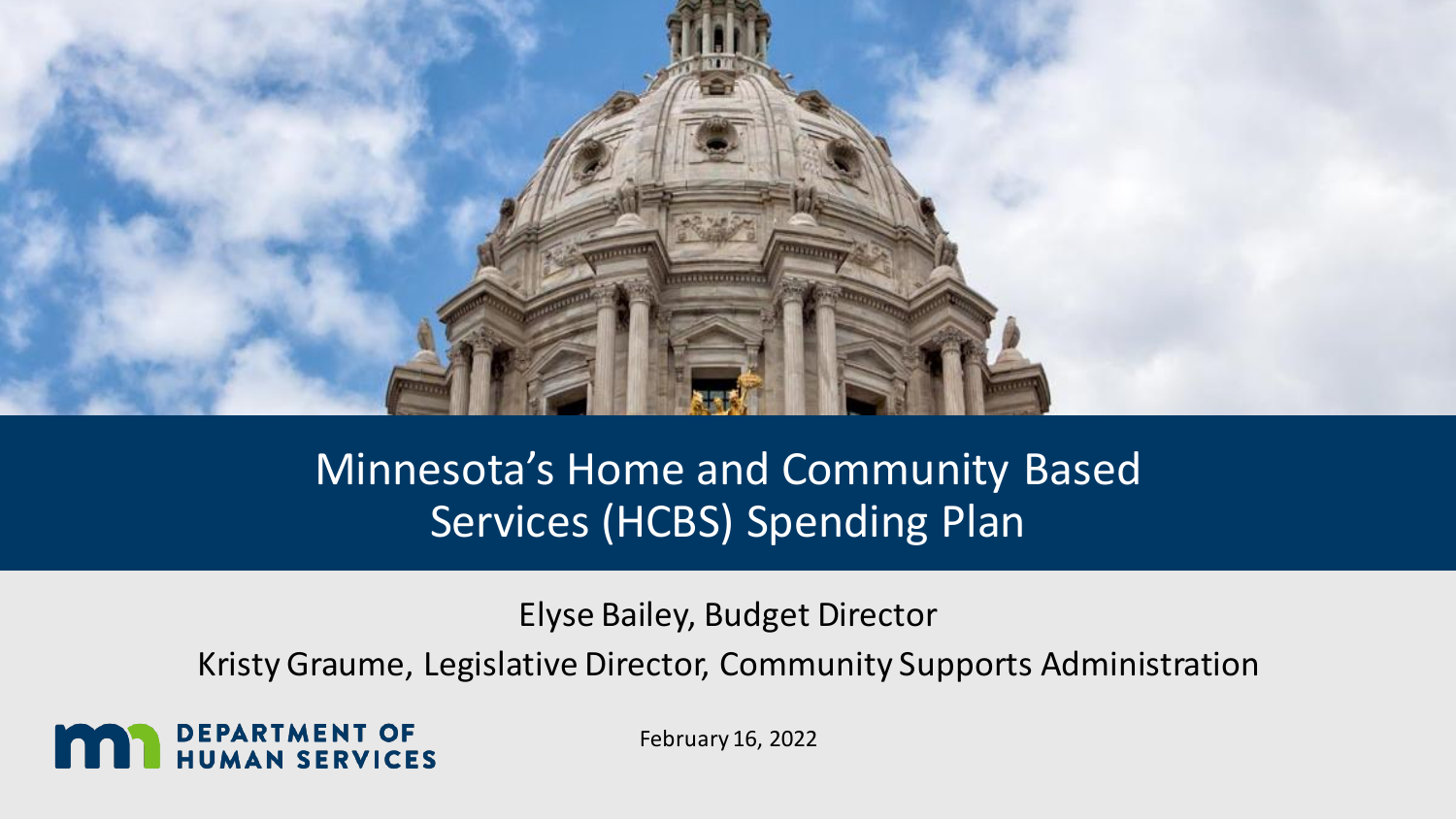# Historic Opportunity

- Home and Community Based Services (HCBS) Spending Plan provided Minnesota with approximately \$680 million to invest in services and supports for people with disabilities, older adults, and behavioral health.
- Funding was authorized by Section 9817 of the American Rescue Plan (ARP) in March 2021
- Guidance was received in May 2021 from CMS, paving the path to the legislature including over 50 unique investments in the 2021 health and human services bill.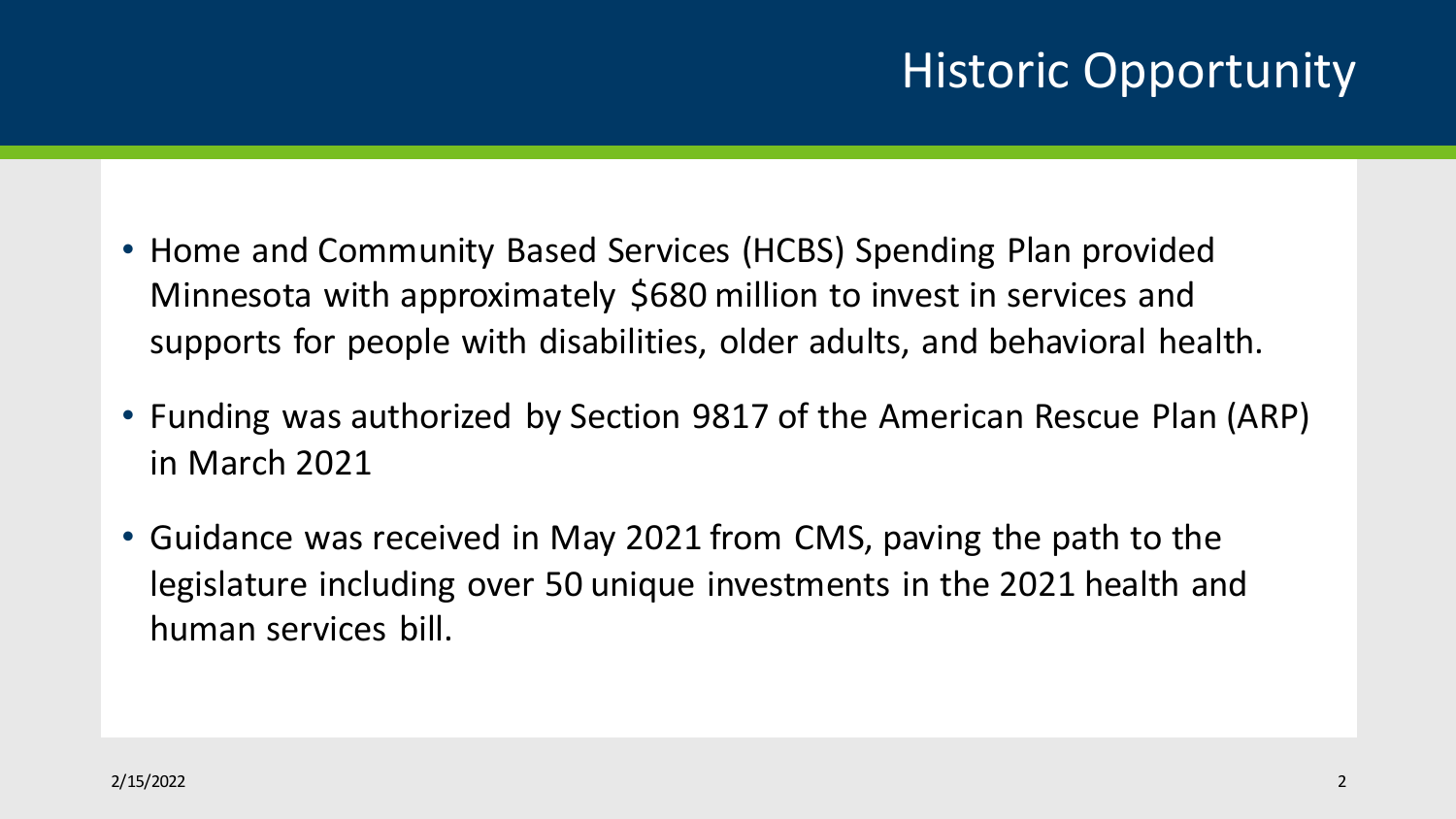## Federal Requirements

- Financed through a temporary 10 percentage point increase to the federal medical assistance percentage (FMAP) for home and community-based services (HCBS) from April 1, 2021 to March 31, 2022
- States must use the federal funds attributable to the increased FMAP to expand, strengthen, or enhance HCBS services during the time period of April 1, 2021 through March 31, 2024
- States must submit an initial spending plan to CMS, along with quarterly reports throughout that time period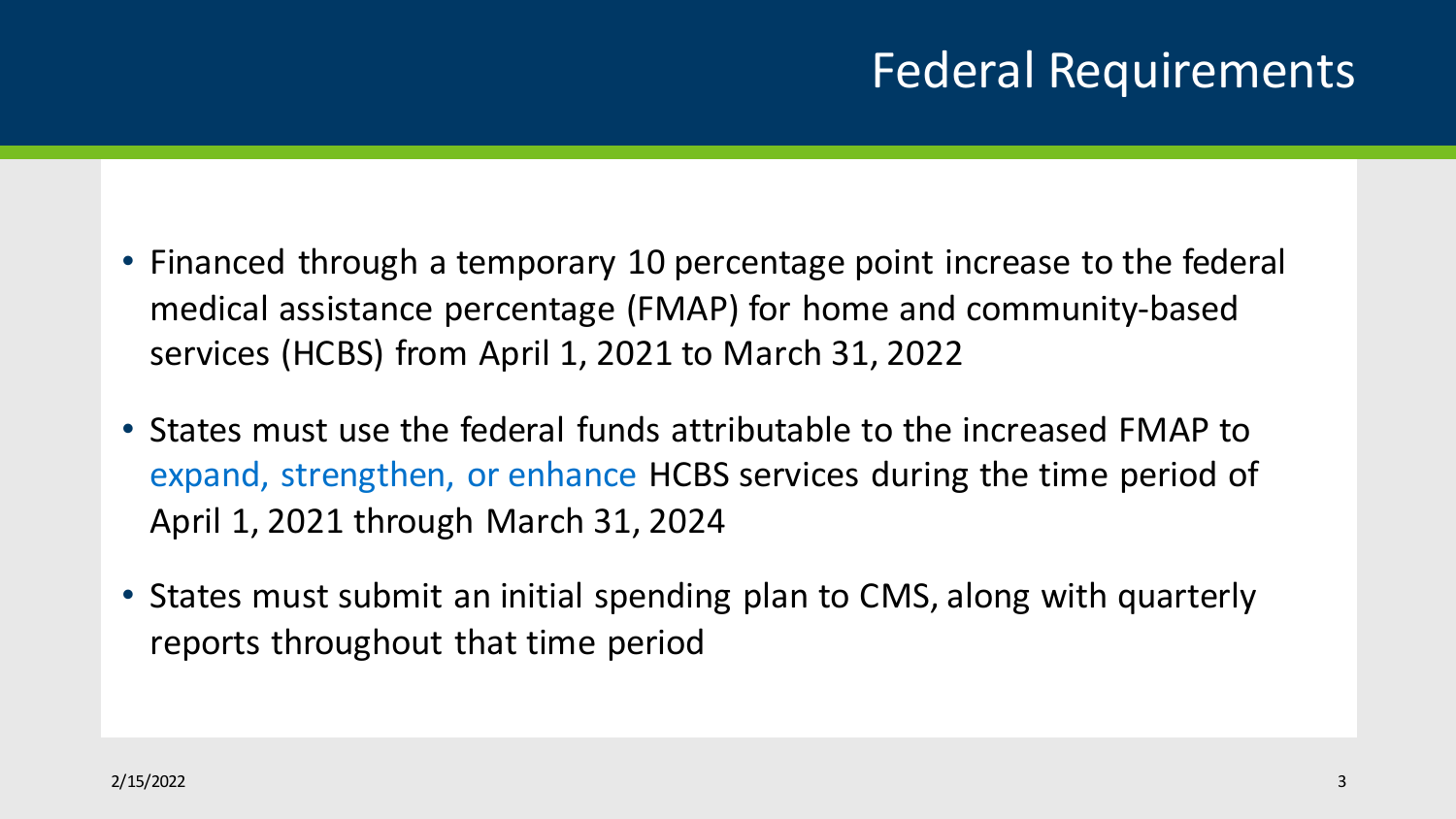## Federal Approval Process



Conditional approval enables the state to fully implement the spending plan in accordance to the conditions set forth by CMS. Conditions include:

- States must also undergo other traditional approval processes for changes to their Medicaid program (for example state plan amendments and waiver amendments)
- Institutions for Mental Diseases (IMDs) stipulation

Delays in receiving federal approval have resulted in implementation delays for some initiatives.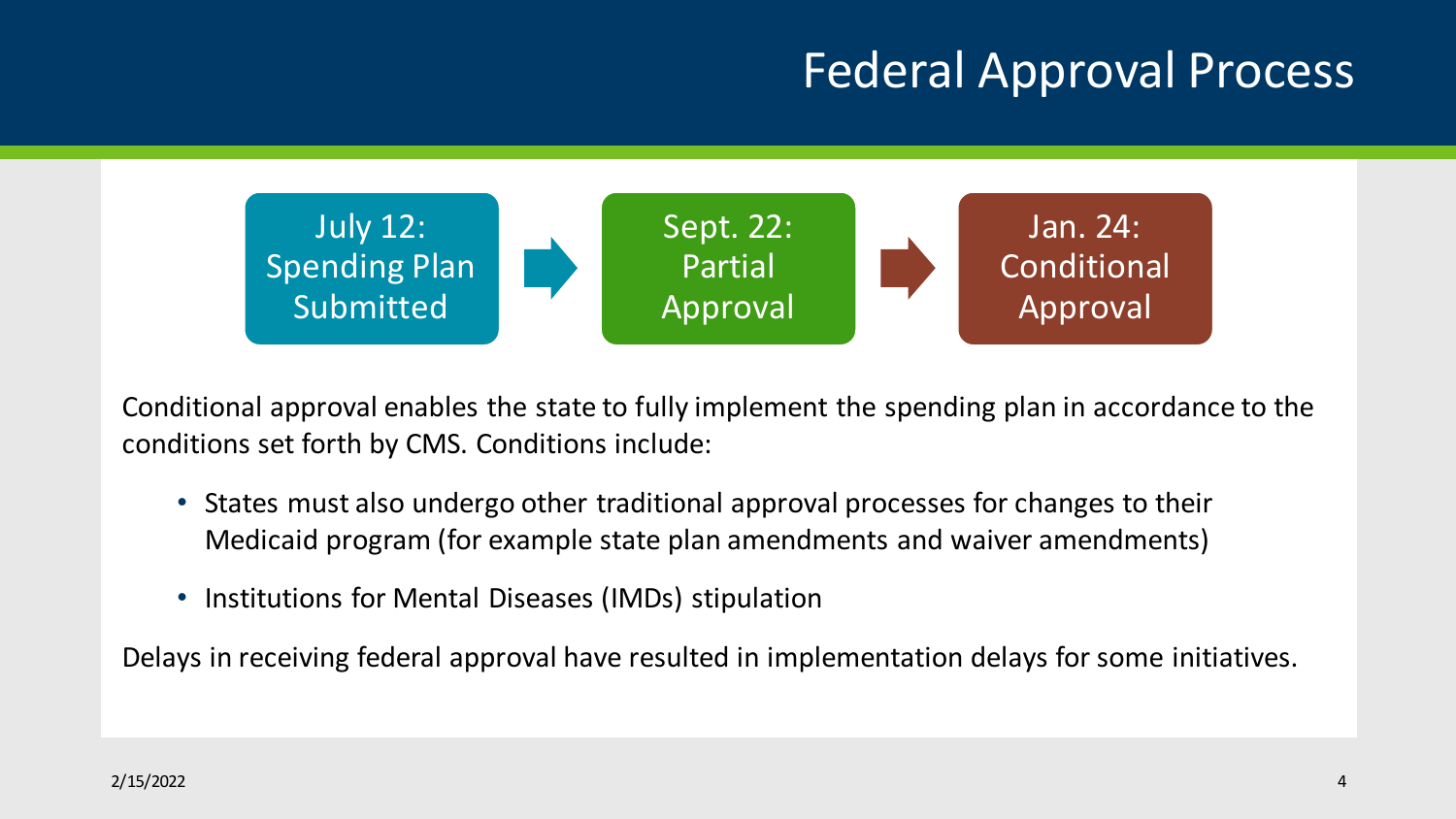# Spending Plan Summary Figures

Below are the revenue and spending projections based on the November forecast. Both the FMAP revenue and corresponding spending items will shift over time based on actual expenditures.

| <b>Enhanced FMAP Funds and Uses</b><br>(thousands) | <b>SFY 2022</b> | <b>SFY 2023</b> | <b>SFY 2024</b><br>(through<br>3/31) | Total   |
|----------------------------------------------------|-----------------|-----------------|--------------------------------------|---------|
| Projected revenue from enhanced<br><b>FMAP</b>     | 686,156         |                 |                                      | 686,156 |
| Total state investments in the<br>spending plan    | 130,358         | 306,637         | 275,980                              | 712,974 |

Many initiatives are ongoing changes funded through the General Fund beyond this FMAP period.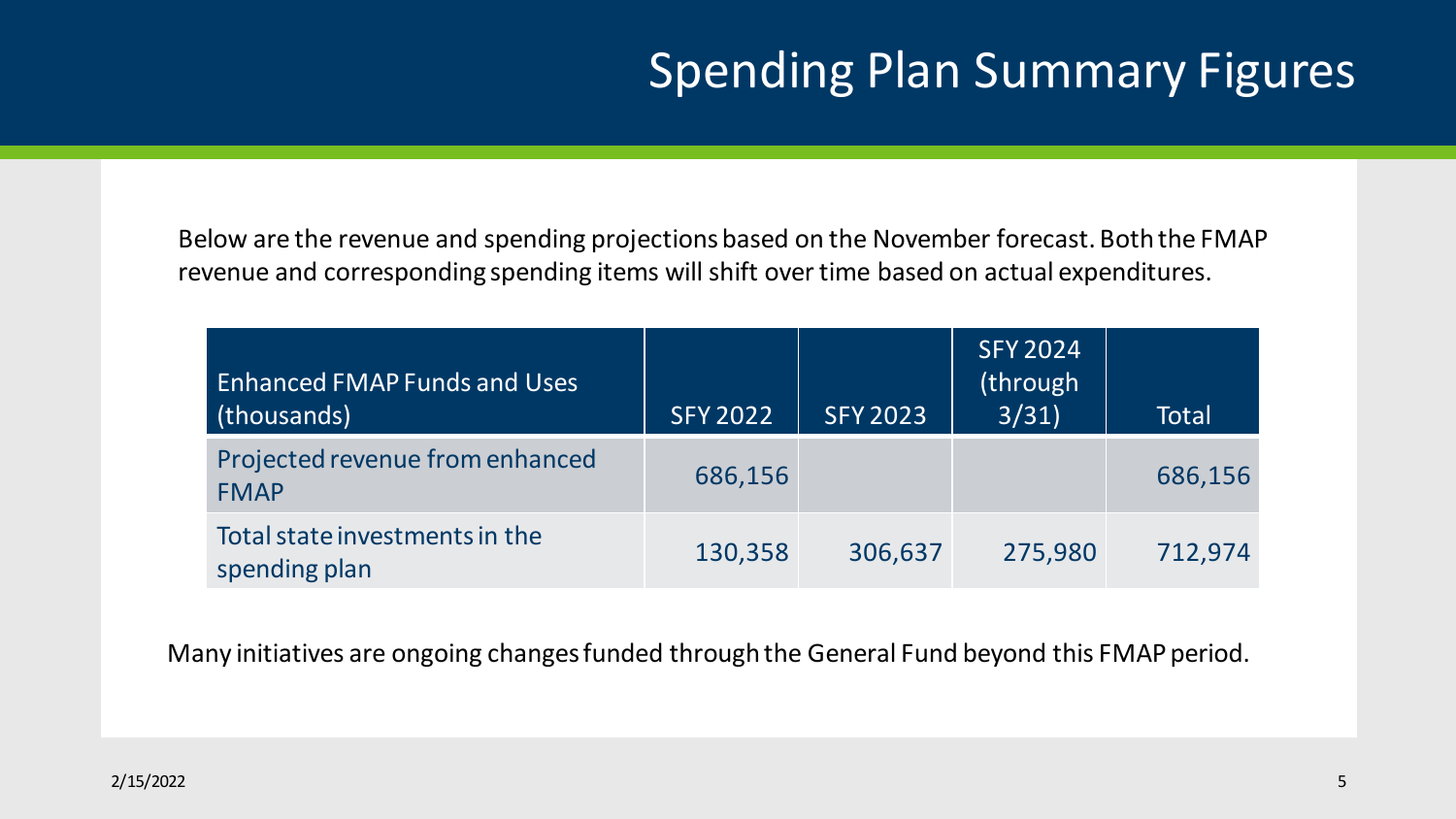### HCBS Spending Plan Initiatives

Increase provider rates to enhance, expand, and strengthen access to HCBS

Expand services available under HCBS

Support people receiving HCBS to live in their own homes

Plan for and implement reforms to expand, enhance, and strengthen

Support and strengthen the HCBS infrastructure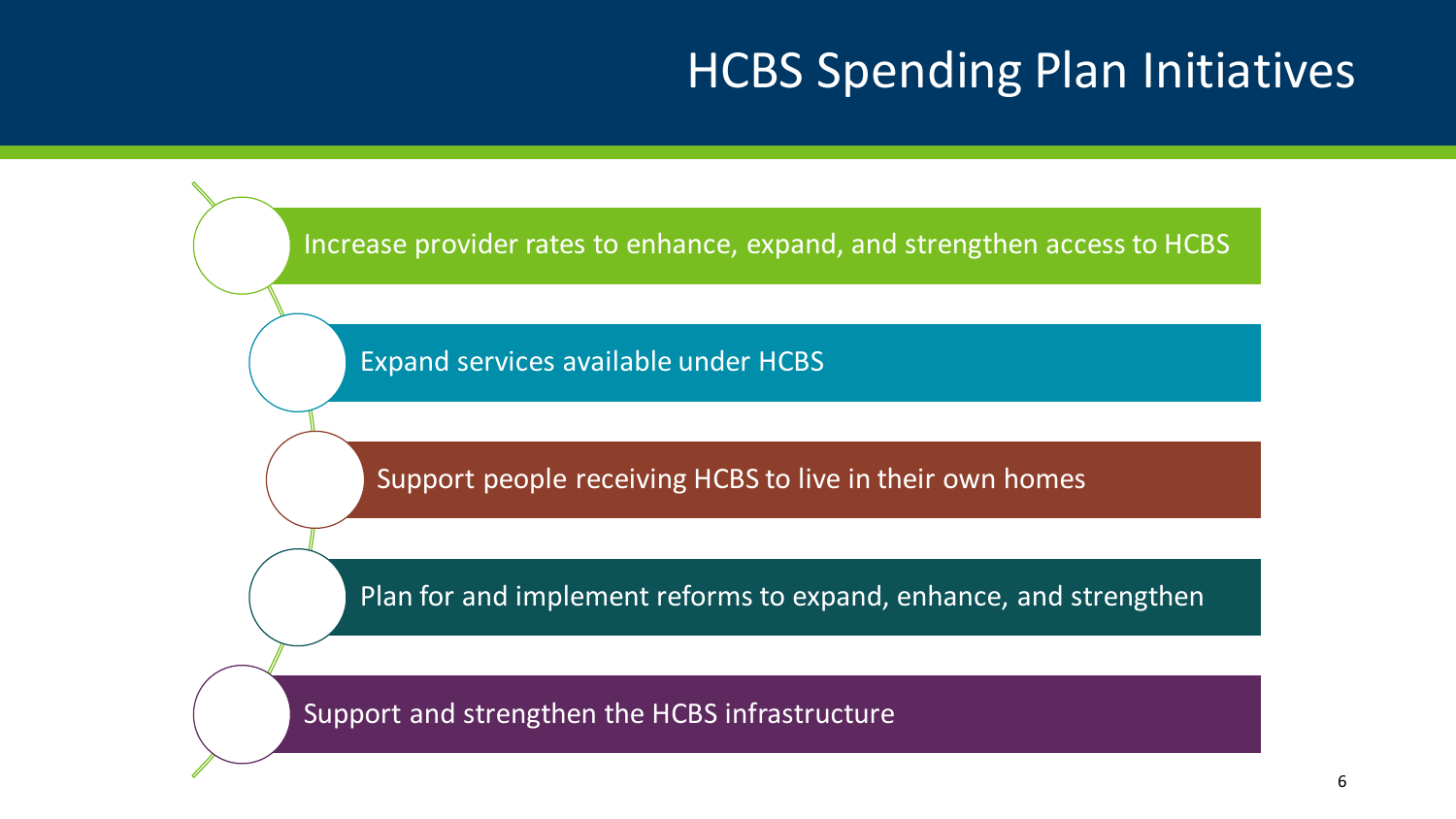## Overview of all initiatives

| <b>MA Rate Increases</b>                                                                             | <b>Expanded MA Services</b>                                                | Support people receiving HCBS to<br>live in their own homes                                                           |
|------------------------------------------------------------------------------------------------------|----------------------------------------------------------------------------|-----------------------------------------------------------------------------------------------------------------------|
| Adult Foster Care Residential Crisis Stabilization                                                   | <b>Expansion of Telehealth Services</b>                                    | <b>Community Living Infrastructure</b>                                                                                |
| <b>Home Health Services</b>                                                                          | <b>Community First Services and Supports</b><br>(CFSS) Implementation      | <b>Housing Transitional Costs</b>                                                                                     |
| Personal Care Assistance (PCA) Rate Framework                                                        | <b>CFSS Providers Allowed to Drive</b><br><b>Recipient To Appointments</b> | <b>Grants for Technology for HCBS Recipients</b>                                                                      |
| <b>Disability Waiver Rate System</b><br>(DWRS) Services                                              | Temporary paid parents and spouses in PCA                                  | <b>Transition to Community Initiative</b>                                                                             |
| Enhanced Rates for PCA Recipients with<br>10+ Hours/Day                                              | <b>Housing Transitional Costs</b>                                          | Mobile Psychiatric Residential Treatment<br>Facility (PRTF) and Child and Adolescent<br><b>Mobile Transition Unit</b> |
| Elderly Waiver (EW), Alternative Care (AC) and<br><b>Essential Community Supports (ECS) Services</b> | Integrated Community Supports (ICS)<br>service expansion                   | Additional Funding for Respite Care Grants and<br>Own Your Own Future Study                                           |
| Rate Floor for EW Customized Living services                                                         | Budget cap increases in EW and AC                                          | Centers for Independent Living<br><b>HCBS Access Grant</b>                                                            |
| Substance Use Disorder (SUD) services                                                                |                                                                            | Department of Corrections and DHS<br>Joint Initiative                                                                 |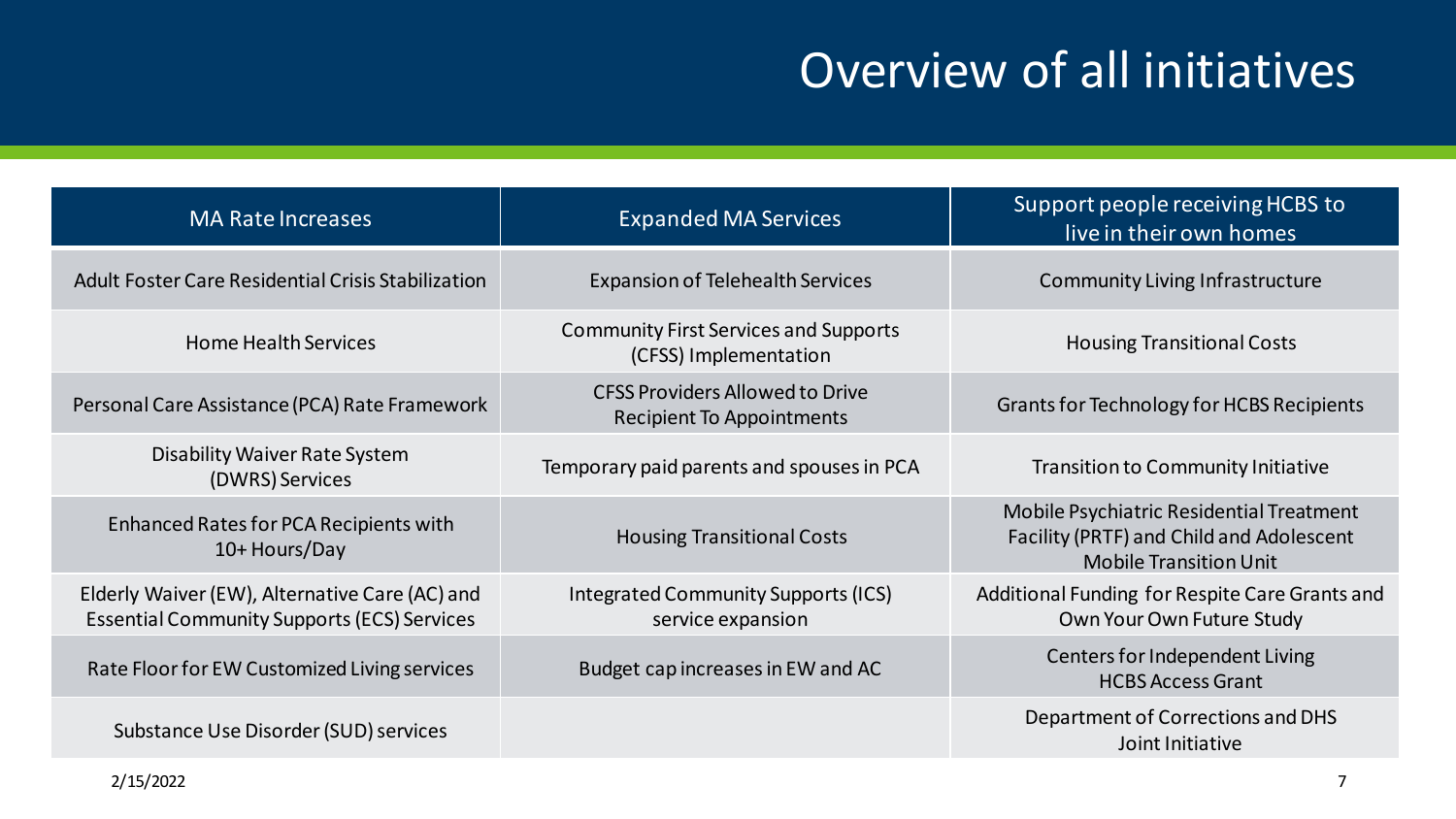## Overview of all initiatives

#### System Reforms

| Waiver Reimagine Phase II                                                         | PCA Cost Reporting and study on workers                                       | Research on Access to Long Term Care<br>Services and Financing                         |  |  |  |
|-----------------------------------------------------------------------------------|-------------------------------------------------------------------------------|----------------------------------------------------------------------------------------|--|--|--|
| Case Management Redesign                                                          | Safety Net Services Report                                                    | MA Outpatient and Behavioral<br>Health Services Rates Study                            |  |  |  |
| Mental Health Uniform Service Standards                                           | Development of Individual HCBS<br><b>Portal for Recipients</b>                | Develop New Service for PCA Services<br>in Acute Care Hospital                         |  |  |  |
| Culturally Informed and Culturally Responsive<br><b>Mental Health Task Force</b>  | Moving to Independence:<br>Subminimum Wage Phase-out                          | Parenting with a Disability Pilot Project                                              |  |  |  |
| Substance Use Disorder Provider Reduction<br>in Regulatory Requirements           | Legislative Task Force on Human Services<br><b>Background Studies</b>         |                                                                                        |  |  |  |
| Supporting the HCBS Infrastructure                                                |                                                                               |                                                                                        |  |  |  |
| Customized Living Quality Improvement Grants                                      | Self Advocacy Grants for People with<br>Developmental Disabilities            | Continuity of Care for Students with Behavioral Health<br>and Disability Support Needs |  |  |  |
| Adult Mental Health Initiative Grants                                             | Grants for Child Care Providers to Serve Children with<br><b>Disabilities</b> | Provider Capacity Grants for Rural and<br><b>Underserved Communities</b>               |  |  |  |
| Recovery Community Organization Grants                                            | <b>MN Inclusion Initiative Grant</b>                                          | <b>Expand Mobile Crisis Service</b>                                                    |  |  |  |
| <b>SEIU Bargaining Contract Provisions</b>                                        | Culturally and Linguistically Appropriate Services Grants                     | Reducing Reliance on Children's Congregate Care Settings                               |  |  |  |
| Sober Housing Oversight Study                                                     | Lead Agency Process Mapping                                                   | <b>HCBS Workforce Development Grants</b>                                               |  |  |  |
| Statewide Parent-to-Parent Program for<br>Families with a Child with a Disability | "Age Friendly" Minnesota Grants                                               | Health Professionals Loan Forgiveness                                                  |  |  |  |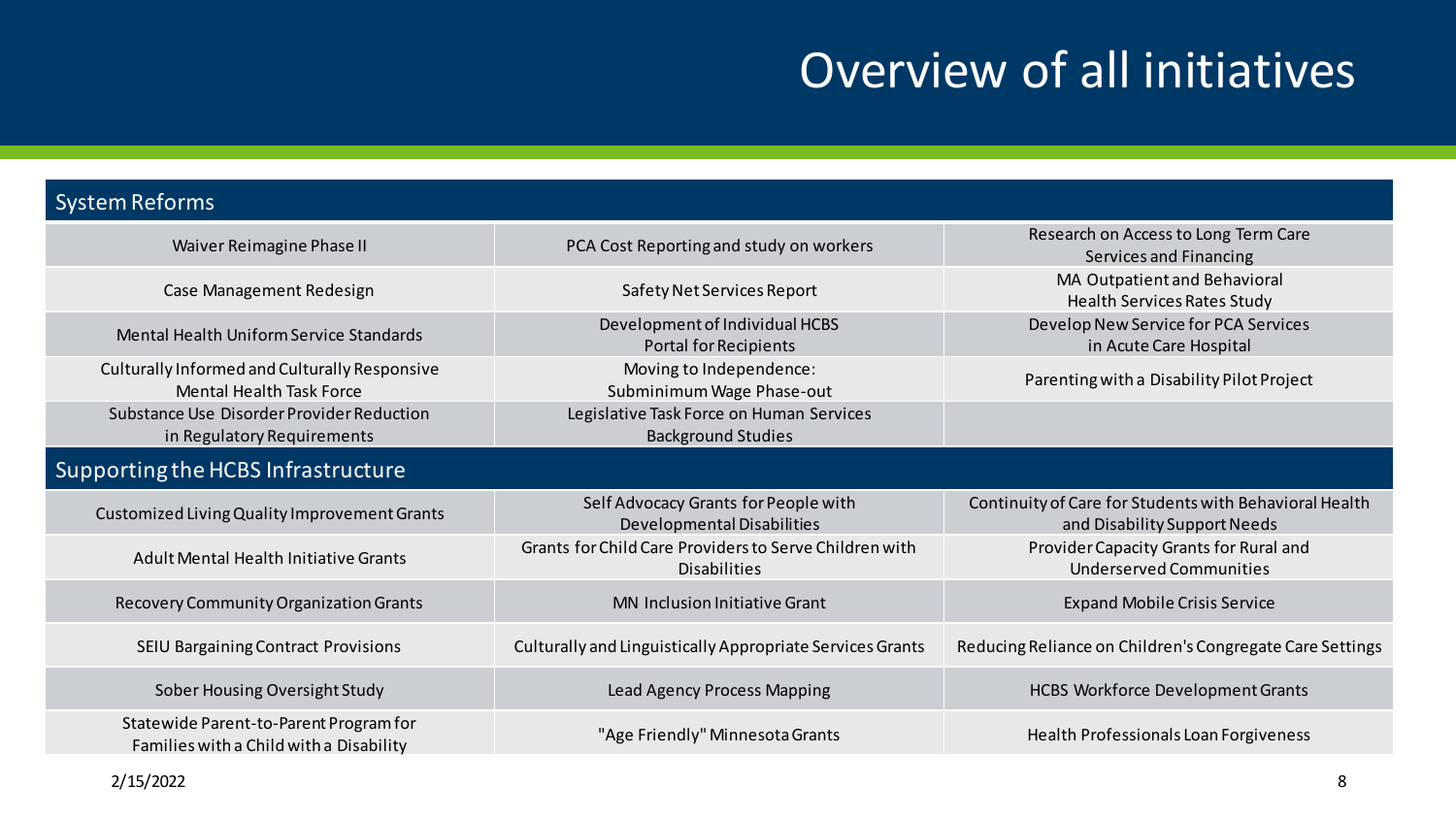### Workforce Investments

Many of the 2021 HCBS investments provide a starting point for deploying strategies to address the direct care staff workforce shortage. These include:

- Rate increases (60% of the HCBS spending plan)
- PCA rate framework and cost reporting
- Provider capacity grants
- HCBS workforce development grants
- Waiver Reimagine
- Health professionals loan forgiveness
- Legislative Task Force on Background Studies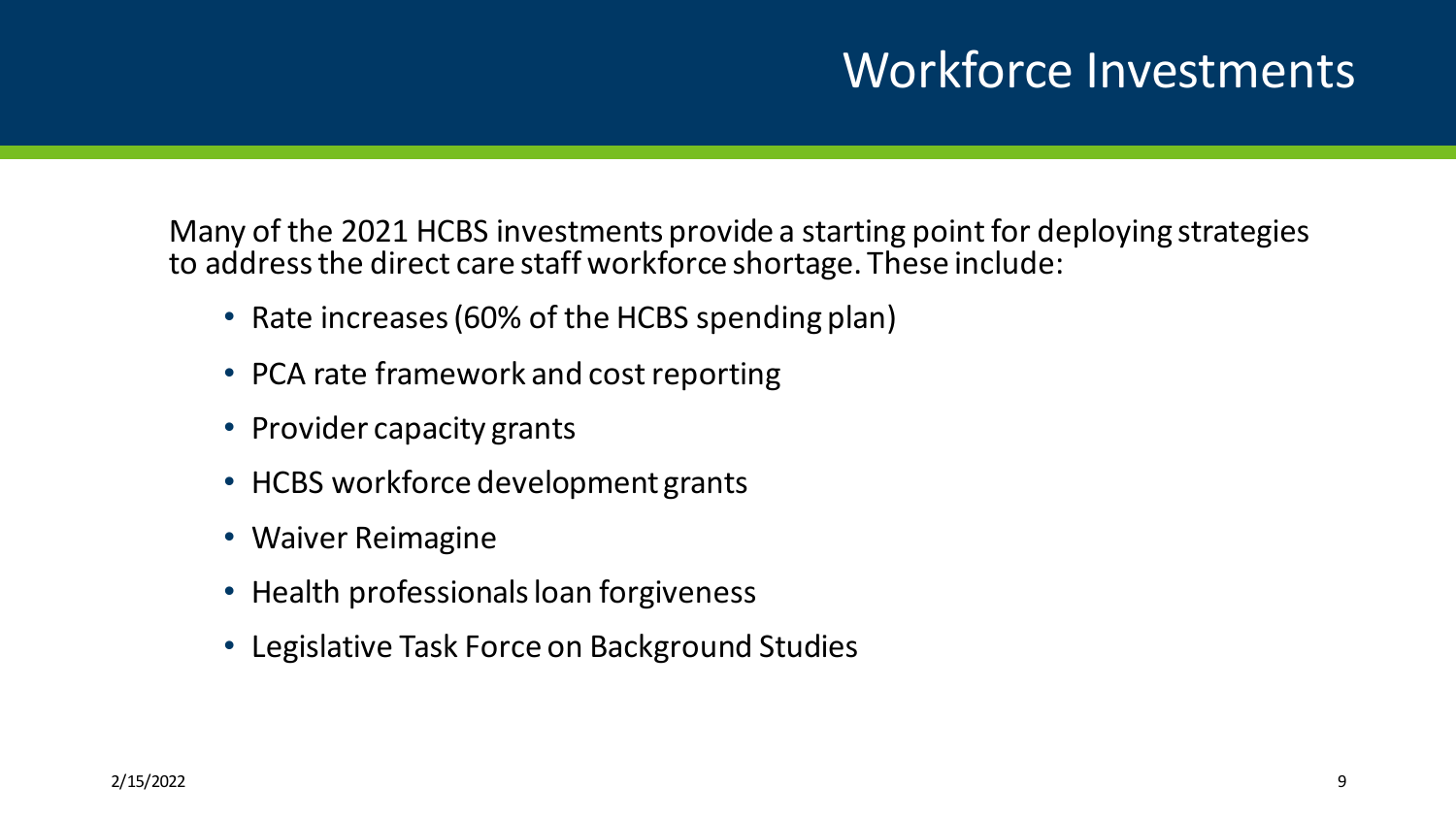### Implementation Updates: Behavioral Health

- Telemedicine implementation
- Mobile crisis funding
- Transition to Community Initiative expansion
- Substance Use Disorder rate increases & related provisions
- Adult Crisis Stabilization per diem rate
- Mental Health Uniform Service Standards (USS)
- Behavioral Health Rate Study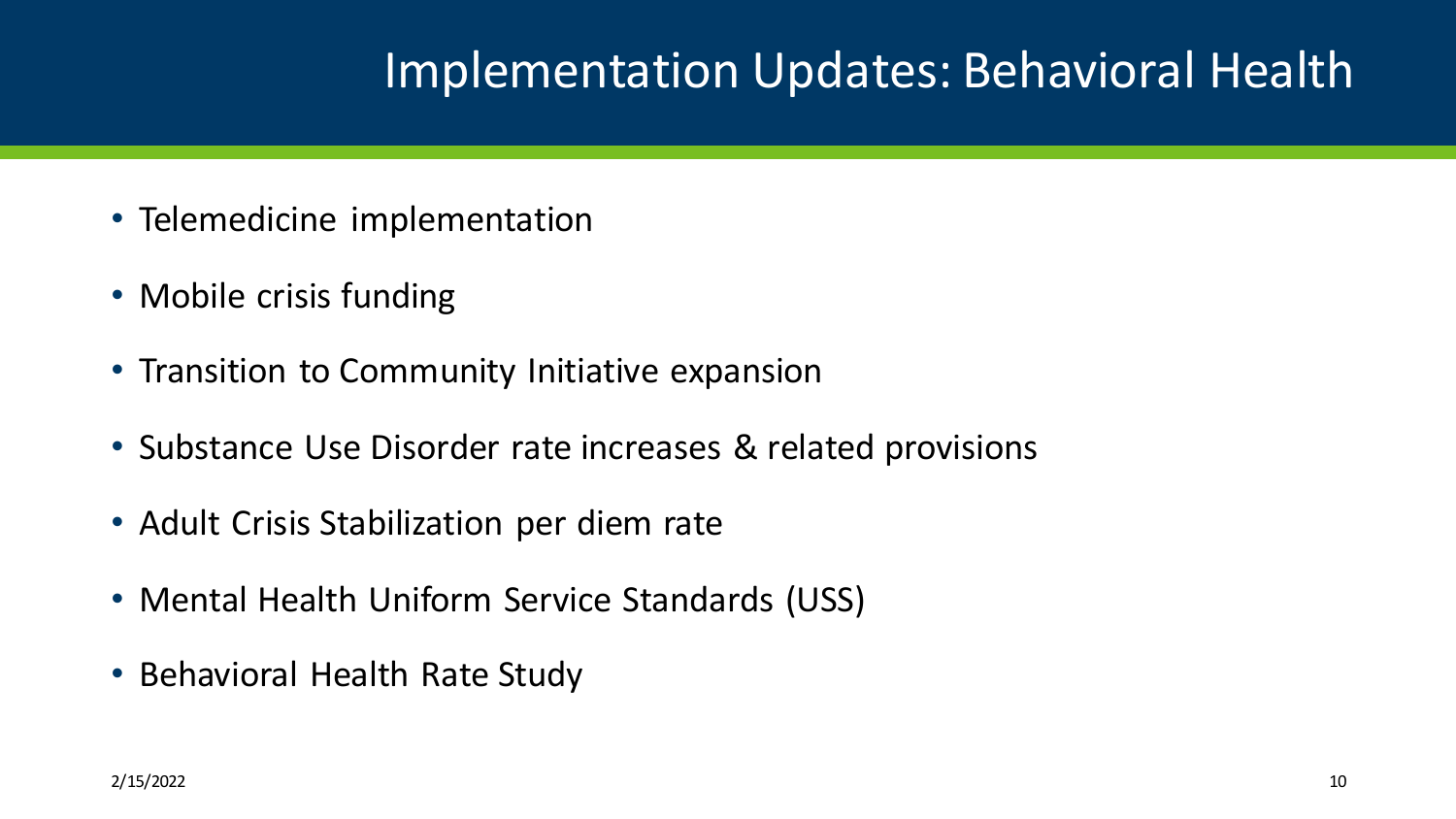### Implementation Updates: Disability Services

- PCA rate increases & cost-reporting
- Waiver Reimagine Advisory Committee
- Parenting with a Disability Pilot
- HCBS Technology grants
- Planning for Subminimum Wage Task Force & Provider Reinvention Grants
- New Service for people in hospital to access PCA services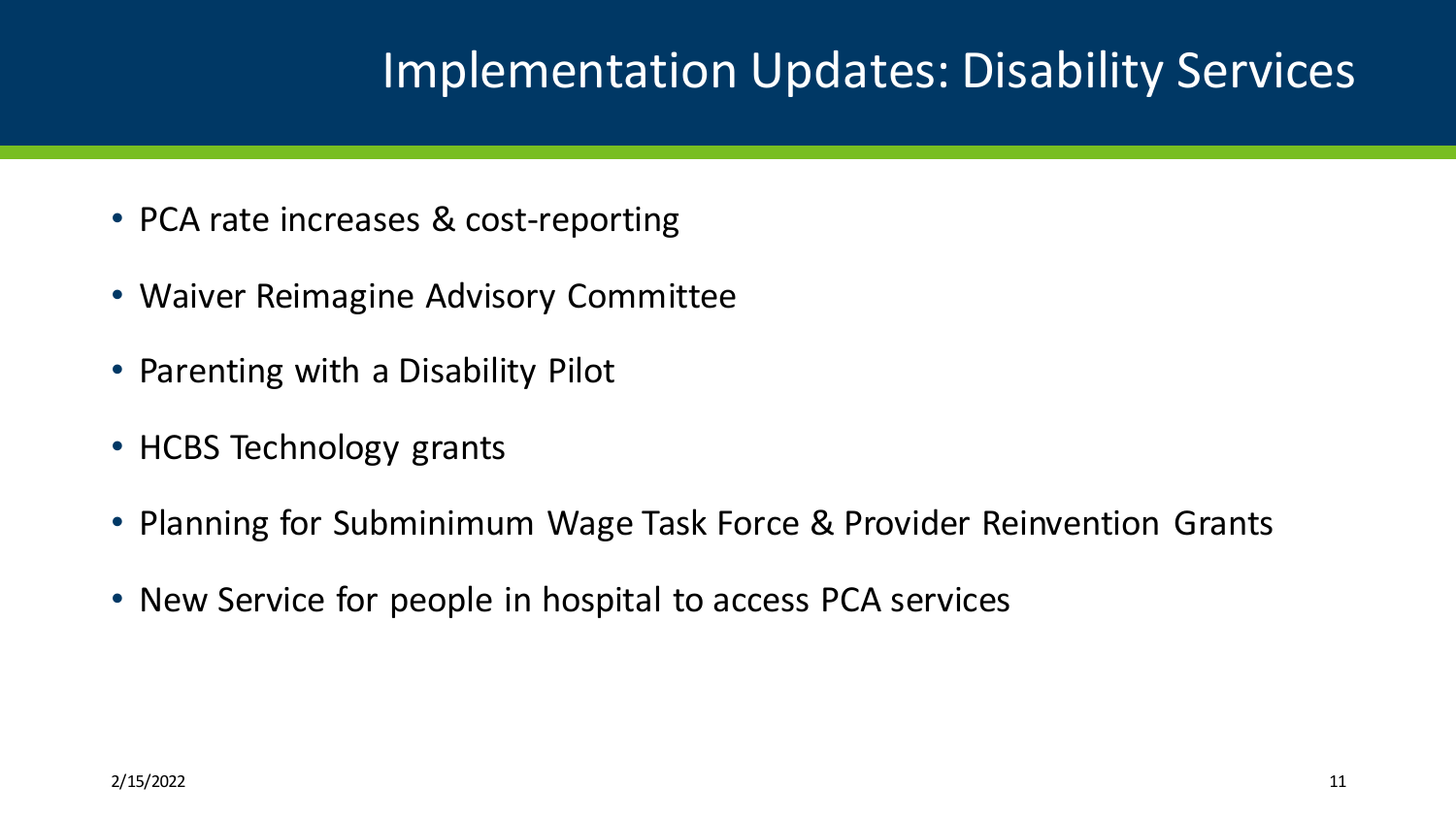### Implementation Updates: Housing

- Housing Transitional Costs
	- Housing Stabilization Services (HSS)
	- Community Living Infrastructure
- Sober housing recommendations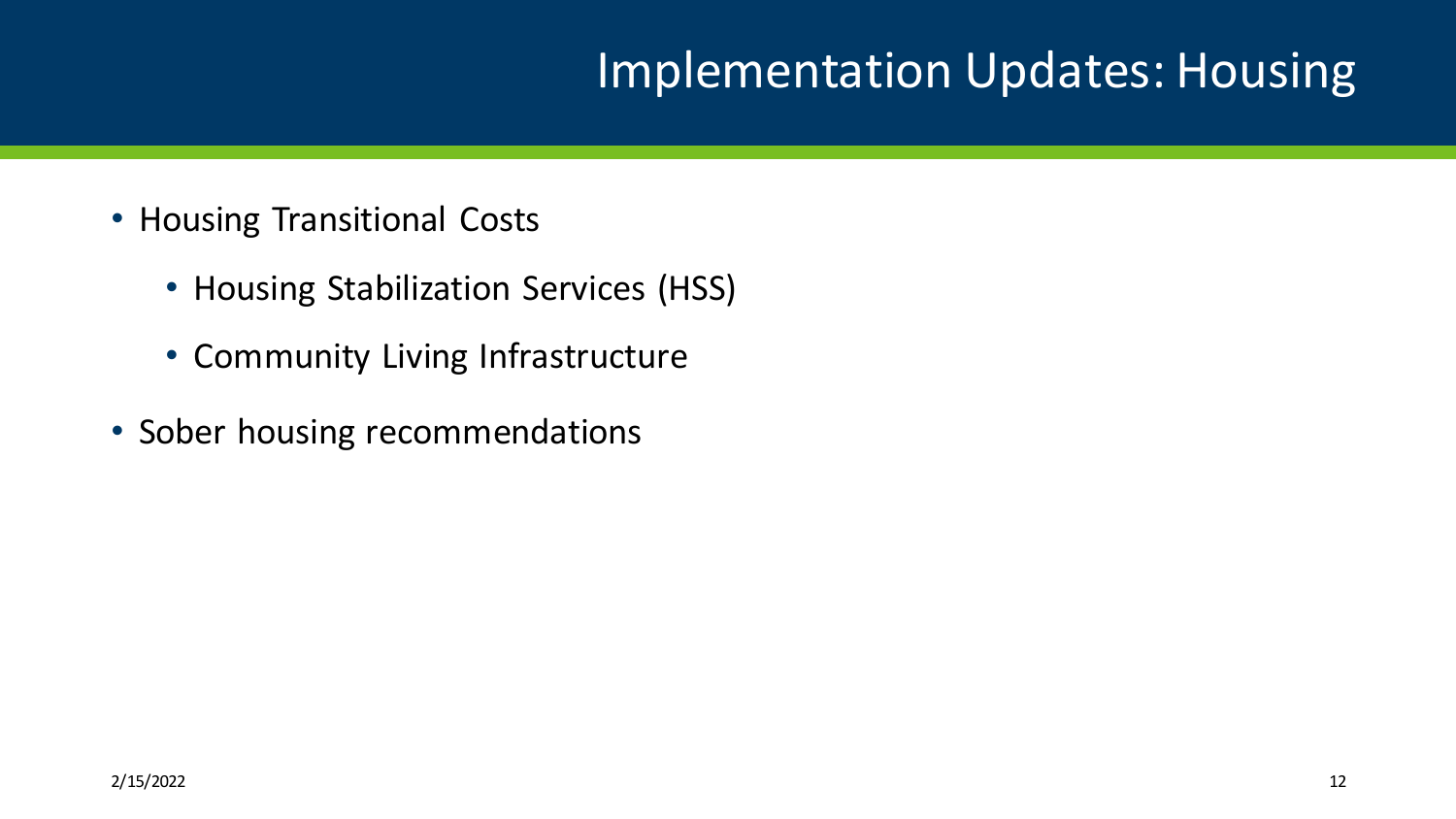### Public Comment

- DHS collected public comment on the spending plan from July 9<sup>th</sup> through August 12<sup>th</sup>
- Received a total of 73 unique responses
- People with disabilities, parents, providers, counties, and advocacy organizations submitted comments
- The most common comment was related to increasing direct care staff wages

| Most submissions noted areas of support:               | Some comments recommended other ideas such as:          |
|--------------------------------------------------------|---------------------------------------------------------|
| Rate Increases                                         | Access to affordable housing                            |
| PCA Changes (rates, transportation, etc)               | Increase hours available to people                      |
| Technology assistance                                  | Increase budgets available to people                    |
| Strategies to support people to live in their own home | Strategies to increase access to competitive employment |
| Provider capacity grants                               |                                                         |